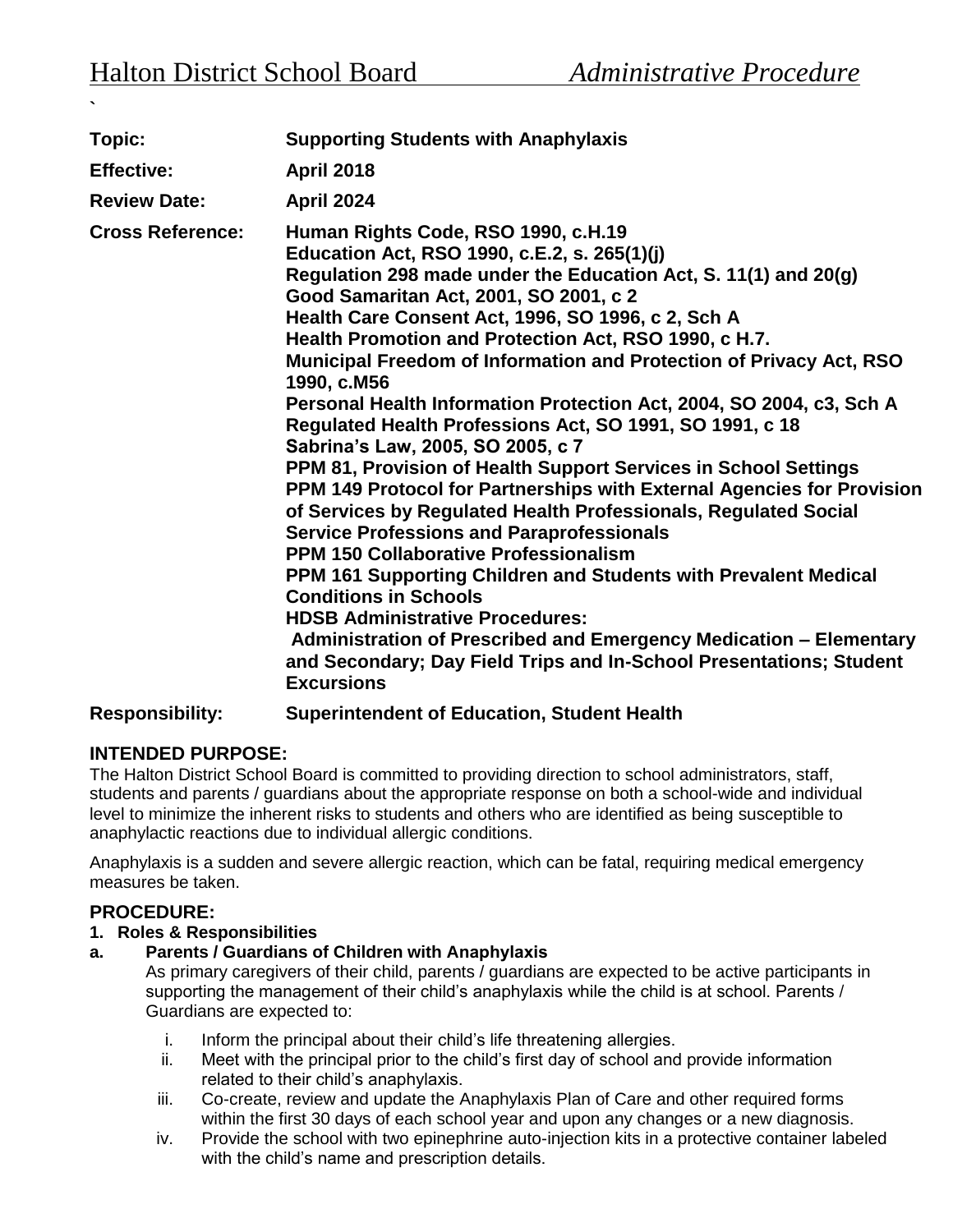- v. Collect expired medication for appropriate disposal.
- vi. Communicate with school staff about arrangements and considerations for field trips, excursions, co-curricular activities and co-operative education placements.
- vii. Support the school in its efforts to have their child carry their epinephrine auto-injector at all times.
- viii. Encourage their child to wear medical alert identification.
- ix. Seek medical advice from a medical doctor, nurse practitioner or pharmacist to contribute to the Anaphylaxis Plan of Care, as appropriate, and to set goals for self-management.
- x. Educate their child about anaphylaxis, their Anaphylaxis Plan of Care, and support them to reach their full potential for self-management and self-advocacy.

#### **b. Students with Anaphylaxis**

Depending on their cognitive, emotional, social and physical stage of development, and their capacity for self-management, students are expected to actively support the development and implementation of their Anaphylaxis Plan of Care. Students are expected to:

- i. Carry an epinephrine auto-injector on their person at all times.
- ii. Wear medical alert identification at all times.
- iii. Set goals for increased self-management, in conjunction with parents / guardians and health care professionals.
- iv. Participate in the development and review of the Anaphylaxis Plan of Care to promote an understanding of the plan and develop their potential for self-advocacy and selfmanagement.
- v. Promptly inform, if possible, a responsible adult should there be accidental exposure to an allergen, appearance of symptoms, a general feeling of unwellness or any challenges they may be facing related to anaphylaxis at school.
- vi. As appropriate, take responsibility for advocating for their personal safety and well-being.
- vii. If possible, inform school staff and / or peers if there is a medical emergency.

#### **c. School Staff**

School staff play a key role in supporting the student's safe, accepting, and healthy learning environment, and allowing students to participate in school to their fullest potential. School staff will:

- i. Meet with the student and parents / guardians of any student with whom they have direct contact within the first 30 days of school to review the Anaphylaxis Plan of Care and gather information related to the allergen(s), severity of allergy, past incidents of anaphylactic reactions and other health concerns.
- ii. Review and implement the Anaphylaxis Plan of Care for each student with whom they have direct contact and, for those on the School Care Team, participate in student-specific training.
- iii. Participate in anaphylaxis training, annually and as otherwise required by the school board.
- iv. Promote education for all students about the seriousness of anaphylaxis, signs and symptoms of an anaphylactic reaction, and students' role in contributing to a safe and inclusive minimized allergen environment. With authorization from parents / guardians, share child-specific information regarding anaphylaxis and their allergen.
- v. Identify a student with anaphylaxis to occasional staff through the online absence reporting portal and the absent educator's supply plans, and ensure that the Plan of Care is available and in an organized, prominent and accessible format for occasional teachers and occasional support staff.
- vi. Ensure classroom volunteers are informed about the student with anaphylaxis and the Plan of Care, with authorization from parents / guardians.
- vii. Monitor the students to ensure that they are carrying their auto-injectors.
- viii. Implement school and board strategies that promote a minimized allergen environment.
- ix. Ensure the student's Anaphylaxis Plan of Care is carried and followed, along with required materials (e.g., auto-injector), and the risk of exposure to causative agents are identified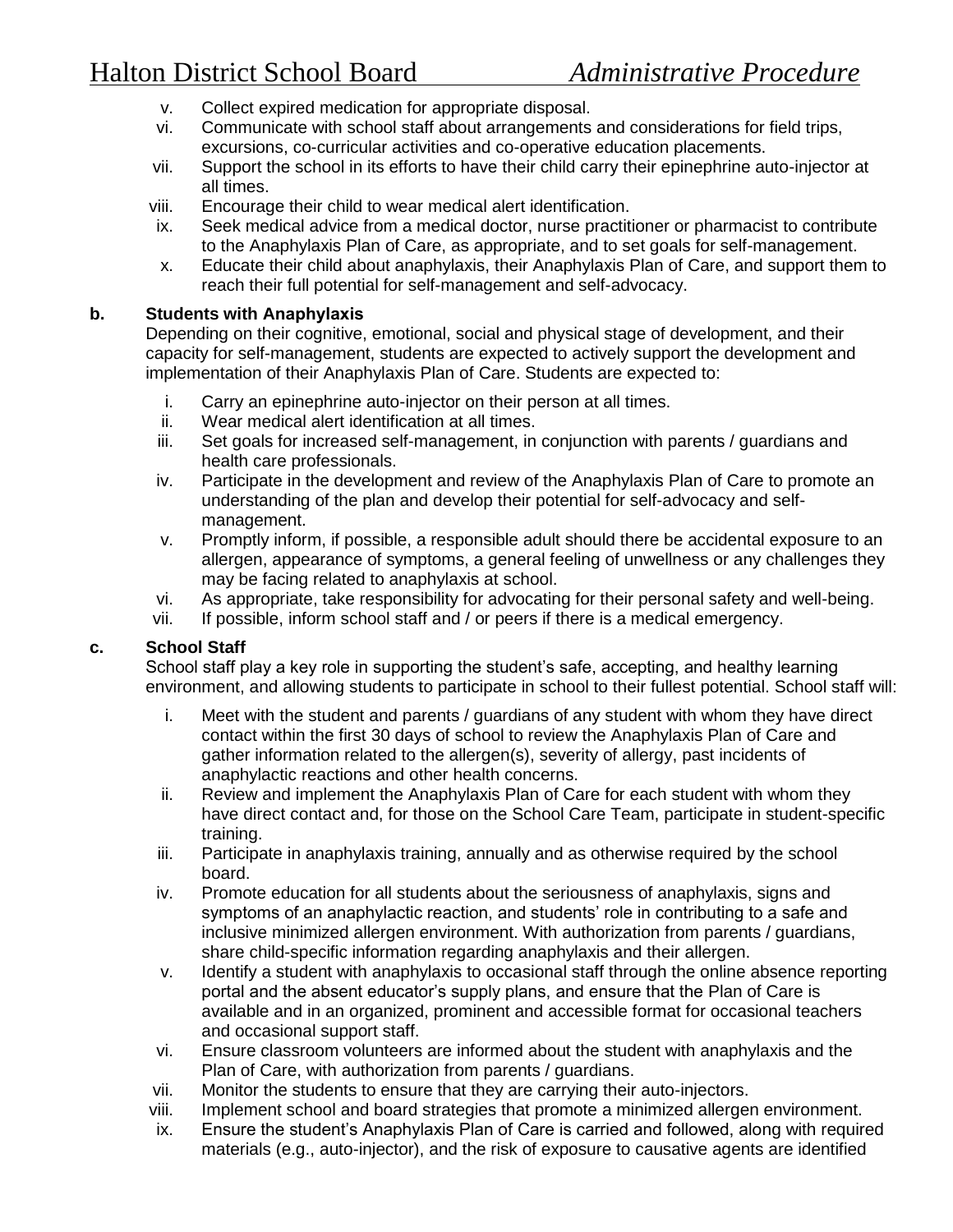and minimized on school trips, excursions, co-curricular activities, and co-operative education placements.

- x. Support a student's daily or routine management of their condition, and respond to medical emergencies that occur during school, in accordance with Board policies and procedures.
- xi. Support a student's inclusion by allowing them to perform daily or routine management activities in a school location, as outlined in their Anaphylaxis Plan of Care, while respecting the confidentiality and dignity of the student.

### **d. The Principal**

In addition to the responsibilities outlined above under "School Staff", the principal (or designate) will:

- i. Encourage the identification of staff who can support the daily or routine management needs of students in the school with anaphylaxis, while honouring the provisions of the collective agreement.
- ii. Ensure there is a process in place to collate and share with staff the information on life threatening allergies collected through the Registration Form or the annual Verification Form.
- iii. Ensure that parents/guardians are aware of their duty to notify the school of their child's diagnosis, and any changes to their child's condition.
- iv. Ensure an Anaphylaxis Plan of Care is co-created, reviewed or updated by the parent, in consultation with the student and school staff, within the first 30 days of the school year or as soon as possible for new registrations, or where there is a new diagnosis.
- v. Maintain a Student Medical File for each student with anaphylaxis and include information such as a copy of any prescriptions, the signed Request for School Personnel to Administer Prescribed and Emergency Medication Form, the Anaphylaxis Plan of Care, the Annual Review of Medical Information – No Changes Form, Medical Emergency Record and OSBIE Student Incident Reports.
- vi. Share the Anaphylaxis Plan of Care with all parties identified in the plan, as authorized by the parent.
- vii. Ensure that students with both asthma and anaphylaxis have both conditions included on their respective Plans of Care.
- viii. Collect from the parent two auto-injectors in a protective container labelled with the student's name and prescription details. One auto-injector is to be stored in a secure but unlocked, accessible location (i.e., the office) and the second on the child.
- ix. Ensure there is a process in place to support students with anaphylaxis on field trips, excursions and co-curricular activities, and include their Anaphylaxis Plan of Care with all other materials required for these events (e.g., auto-injector).
- x. Ensure that staff complete the necessary training, annually and as otherwise required by the school board.
- xi. Communicate to staff their roles and responsibilities to support a student with anaphylaxis and review the child's Anaphylaxis Plan of Care, as well as identify and provide studentspecific training for those on the School Care Team. The School Care Team must be comprised of a minimum of two staff members.
- xii. Ensure that a process is in place by which all relevant occasional staff and others identified in the Plan of Care are informed of the presence of child with anaphylaxis and provided a copy of the student's Anaphylaxis Plan of Care.
- xiii. Provide ongoing communication to the school community regarding the school's plan to support students with anaphylaxis (e.g., email, website, poster) with reminders about a minimized allergen environment.
- xiv. Implement strategies that reduce the risk of exposure to anaphylactic causative agents in classrooms and common school areas.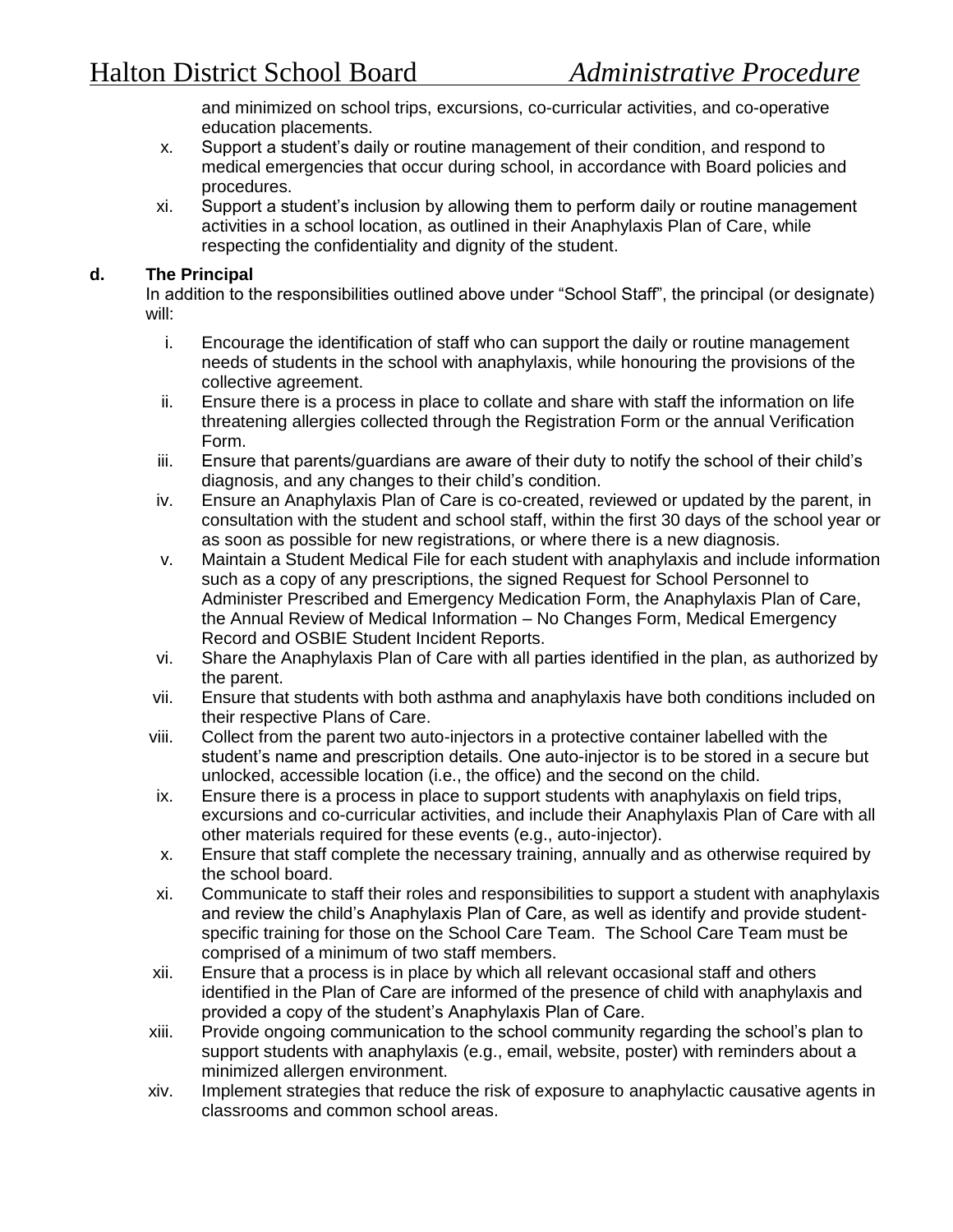# Halton District School Board *Administrative Procedure*

- xv. Review the requirements of a minimized allergen environment with contracted food service providers, including the avoidance of cross contamination of food allergens during the purchase, receiving, storage, handling, preparation and service of food.
- xvi. Ensure a representative from the food service provider in a cafeteria is present if an outside caterer uses the facility for a function to ensure the food service provider's procedures related to allergen avoidance are not compromised in the cafeteria area.
- xvii. Develop a plan to respond to an anaphylactic emergency during a school emergency (e.g., evacuation, hold and secure, lockdown).
- xviii. Document an anaphylactic emergency on the Medical Emergency Record and by filing an OSBIE Student Incident Report online and a copy in the Student Medical File.
- xix. Debrief an anaphylactic emergency with staff, as appropriate, to review the Plan of Care.
- xx. Ensure that occasional staff have access to the student's Anaphylaxis Plan of Care and are familiar with emergency procedures.
- xxi. Ensure that medication and medical supplies are safely stored by the student and staff.
- xxii. Ensure that personal health information is safely and confidentially stored and destroyed as necessary.
- xxiii. Communicate with parents in medical emergencies, as outlined in the Anaphylaxis Plan of Care.

## **e. School Board**

The Halton District School Board will:

- i. Post the Supporting Students with Anaphylaxis Administrative Procedure, and related forms and resources, on the HDSB public website and myHDSB employee site.
- ii. Provide annual staff training on anaphylaxis within the first 30 days of each school year.
- iii. Develop strategies that reduce the risk of student exposure to triggers or causative agents in classrooms and common school areas.
- iv. Consider the Supporting Students with Anaphylaxis Administrative Procedure when entering into contracts with transportation, food service and other providers.
- v. Develop expectations for schools to support the safe storage and disposal of medication and medical supplies.
- vi. Ensure that students' personal health information is safely and confidentially stored and destroyed as necessary.
- vii. Raise awareness of their policies and procedures relating to student health needs.

# **2. Anaphylaxis Plan of Care**

The Anaphylaxis Plan of Care is a form that contains individualized information on the student's allergy, preventative strategies to reduce risk, symptoms of an anaphylactic reaction and emergency medical response.

The Anaphylaxis Plan of Care shall be co-created, reviewed or updated by the parents / guardians in consultation with the principal, designated staff and the student within the first 30 days of the school year or as soon as possible upon registration or diagnosis.

A School Care Team, with a minimum of two staff, will be identified on the Anaphylaxis Plan of Care. Specific responsibilities of the School Care Team in supporting, monitoring and responding to an anaphylactic emergency will be delineated. The School Care Team will receive student-specific training by the principal and/or parent on the implementation of the Anaphylaxis Plan of Care.

Parents have the authority to designate who is provided access to the Anaphylaxis Plan of Care. With authorization from parents / guardians, the Anaphylaxis Plan of Care will be:

- i. Shared with appropriate school staff and others who are in direct contact with students with anaphylaxis (e.g. food service providers, transportation providers, volunteers).
- ii. Posted in a key area of the school where staff have access on a regular basis.
- iii. Posted inside the food preparation area of the cafeteria.
- iv. Located in the educator's daybook and/or occasional educator plans.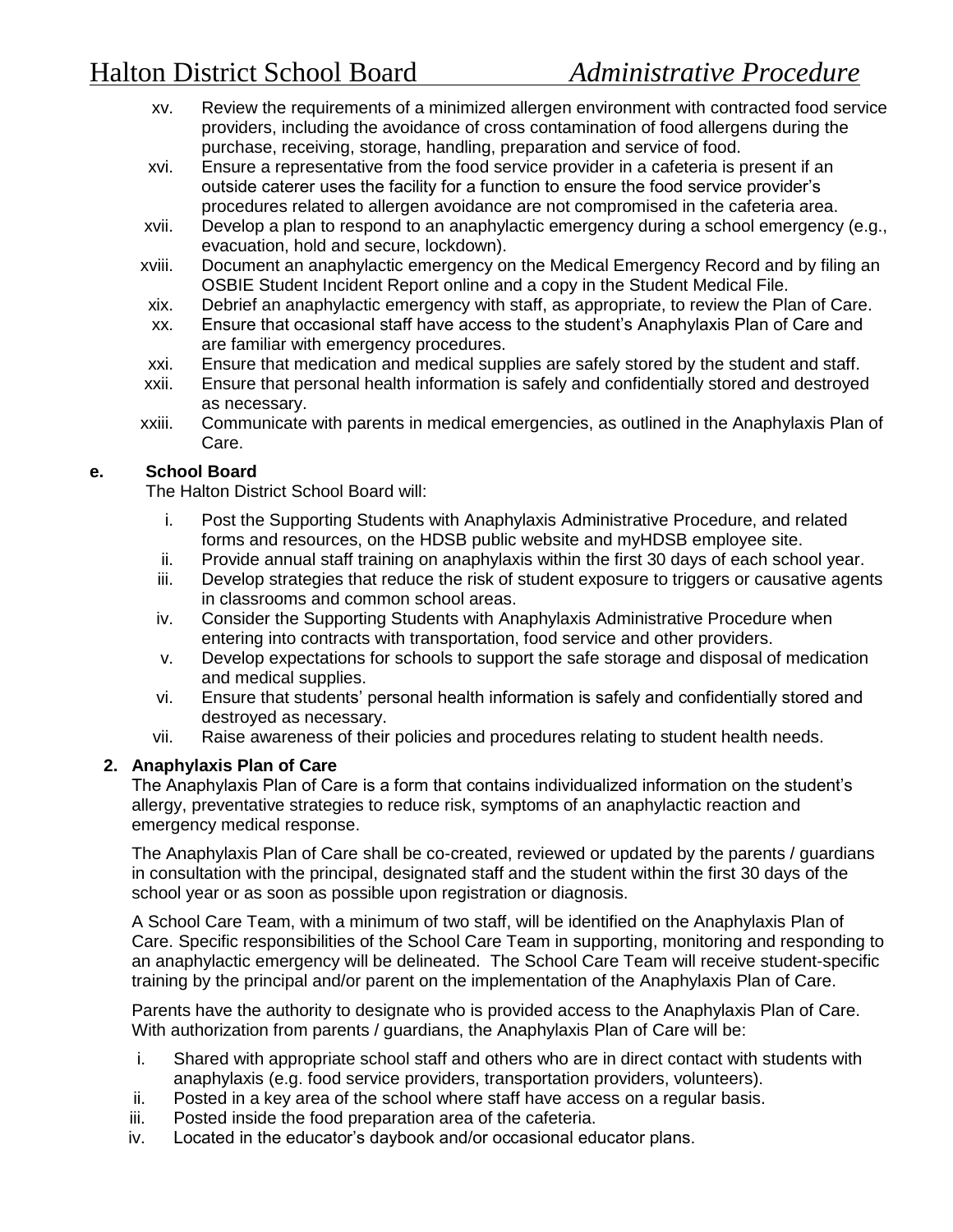## **3. Facilitating and Supporting Daily or Routine Management**

Students are to have access to two (2) epinephrine auto-injectors at school:

- i. Children who have demonstrated maturity (usually by the age 6 years) must carry their own epinephrine. Direct adult supervision should be available in the case of younger children, as very young children might require staff to carry or store the auto-injector to allow medication to be available in the classroom.
- ii. A spare epinephrine auto-injector is to be kept in a location on school site that is easily accessible, usually in the office, and not in locked cupboards or drawers.

All employees, the student with anaphylaxis and others who come in regular contact with the student should know the location of the auto injectors.

It is a shared responsibility between the school, students and parent / guardians to promote and maintain an allergen minimized environment.

In addition to being carried by the student, an auto-injector with the original pharmacist label and container may be stored in the office or other secure location, in accordance with the Board's Administrative Procedure "Administration of Prescribed and Emergency Medication – Elementary and Secondary".

### **4. Emergency Response**

"Emergency" is defined by the Health Care Consent Act, 1996 to include a situation where the individual is experiencing severe suffering, or is at risk of sustaining serious bodily harm, if the treatment is not administered promptly.

All staff are required to be trained annually in the emergency response to an anaphylactic reaction. The individualized response to a student's anaphylactic emergency shall be detailed in their Anaphylaxis Plan of Care. Staff who are in direct contact with the student, and those identified on the School Care Team, shall review and be trained on the Anaphylaxis Plan of Care.

Generally, in the event of an emergency, staff shall:

- i. Give an epinephrine auto-injector (e.g., EpiPen, Allerject©) at the first sign of known or suspected anaphylactic reaction.
- ii. Call 9-1-1. Tell them someone is having a life-threatening allergic reaction.
- iii. Call, or direct another adult to call, the emergency contact person.
- iv. Give a second dose of epinephrine as early as five (5) minutes after the first dose if there is no improvement in symptoms.
- v. Transport the student to the hospital by ambulance, even if symptoms are mild or have stopped. The reaction could worsen or return, even after treatment.
- vi. Provide the used auto-injector to the paramedics for safe disposal.
- vii. Complete a Medical Emergency Record and an OSBIE Student Incident Report.

## **5. Documentation**

The principal shall maintain the following for each student with anaphylaxis:

- i. An Anaphylaxis Plan of Care that is co-created with the parent / guardians and student, and reviewed or updated each year.
- ii. A signed Request for School Personnel to Administer Prescribed and Emergency Medication Form.
- iii. A signed Annual Review of Medical Information No Changes Form, as applicable.
- iv. Accurate data entry in the student information system that flags the student with a lifethreatening condition - medical peril - anaphylaxis.